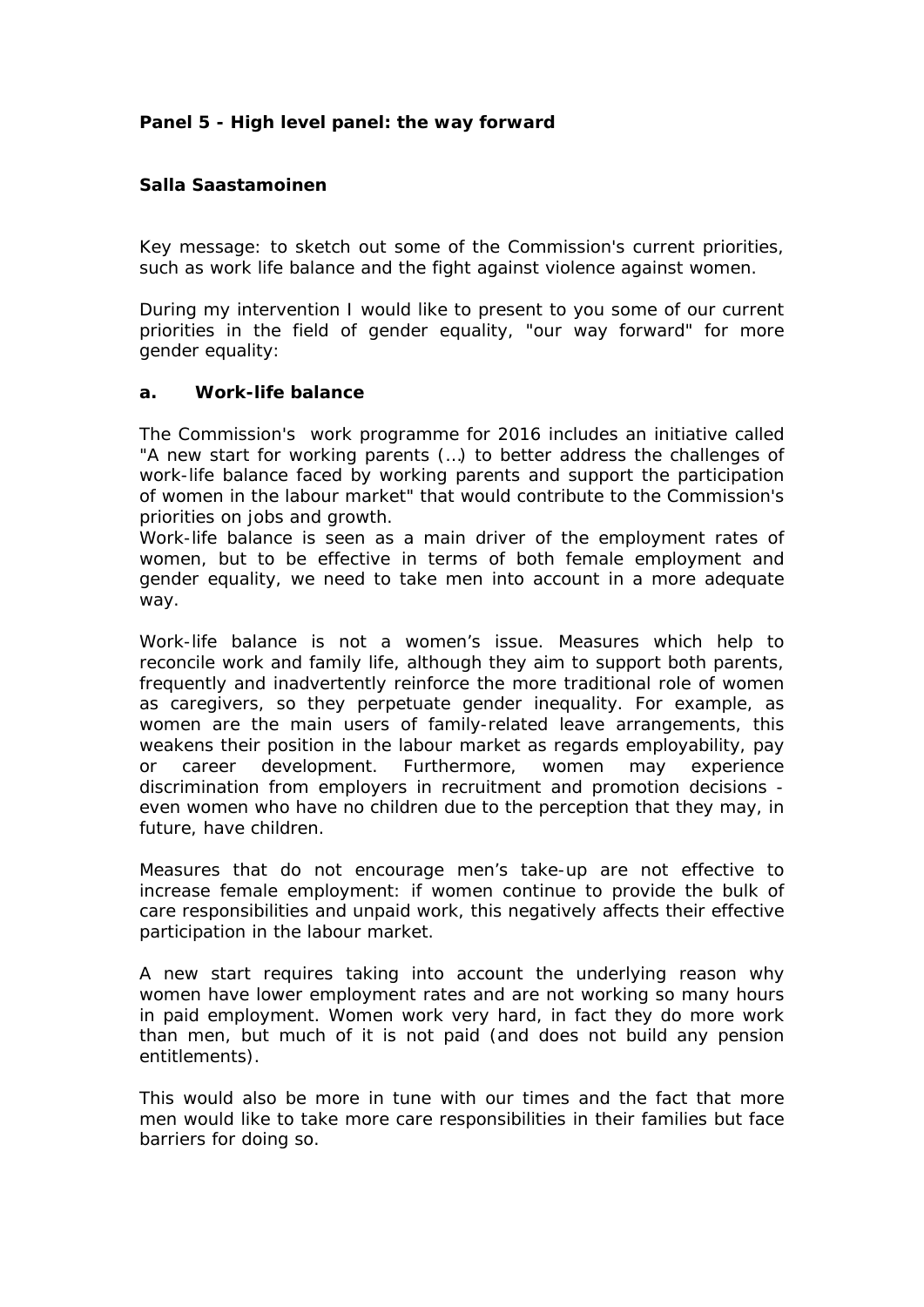We are engaging with all stakeholders, notably with the Parliament, the Social Partners and the general public through the different consultation procedures.

Without prejudice to the outcome of the social partners consultation, the Commission intends to propose a package of legislative and nonlegislative measures and to comprehensively consider maternity, paternity, parental and carers' leave and flexible working arrangements as well as childcare and long-term care and tax-benefit disincentives in that context.

# **b. Combating the gender pay gap**

The Commission is constantly monitoring the correct application of the EU legislation on equal pay in Member States and supports them and other stakeholders in the proper implementation of existing rules.

The Commission 2014 Recommendation on Pay Transparency promotes a more effective application of equal pay legislation through a toolbox of concrete measures. The Commission will draw up a Report on the Implementation of the Recommendation planned for adoption later this year. The report will provide a state of play of measures adopted by Member States as well as an assessment of the need for additional EU measures in this area, including whether a review of the Gender Equality Recast Directive 2006/54/EC could strengthen pay transparency, remove inequalities in occupational pension schemes or strengthen equality bodies.

The European Commission will mark European Equal Pay Day at the beginning of November. The exact date will be calculated based on the latest Eurostat figures: this is the day women symbolically stop earning for the rest of the year.

The work-life balance package will have an effect on the gender pay gap as well, as it addresses some of the drivers of the gender pay gap including the inequality in paid and unpaid work, and in career interruptions between women and men.

## **c. Violence against women**

The European Commission is committed to combating violence against women and girls. To maximise our impact on the ground, we consistently focus on concrete actions in areas where we have a clear legal basis for action and where we can truly support Member States.

## *CoE Convention*

In March 2016, ahead of International Women's Day, the Commission adopted two proposals for the signing and conclusion of the Council of Europe Convention on preventing and combating violence against women and domestic violence (Istanbul Convention) by the European Union. The proposals will now be discussed in the Working Party on Fundamental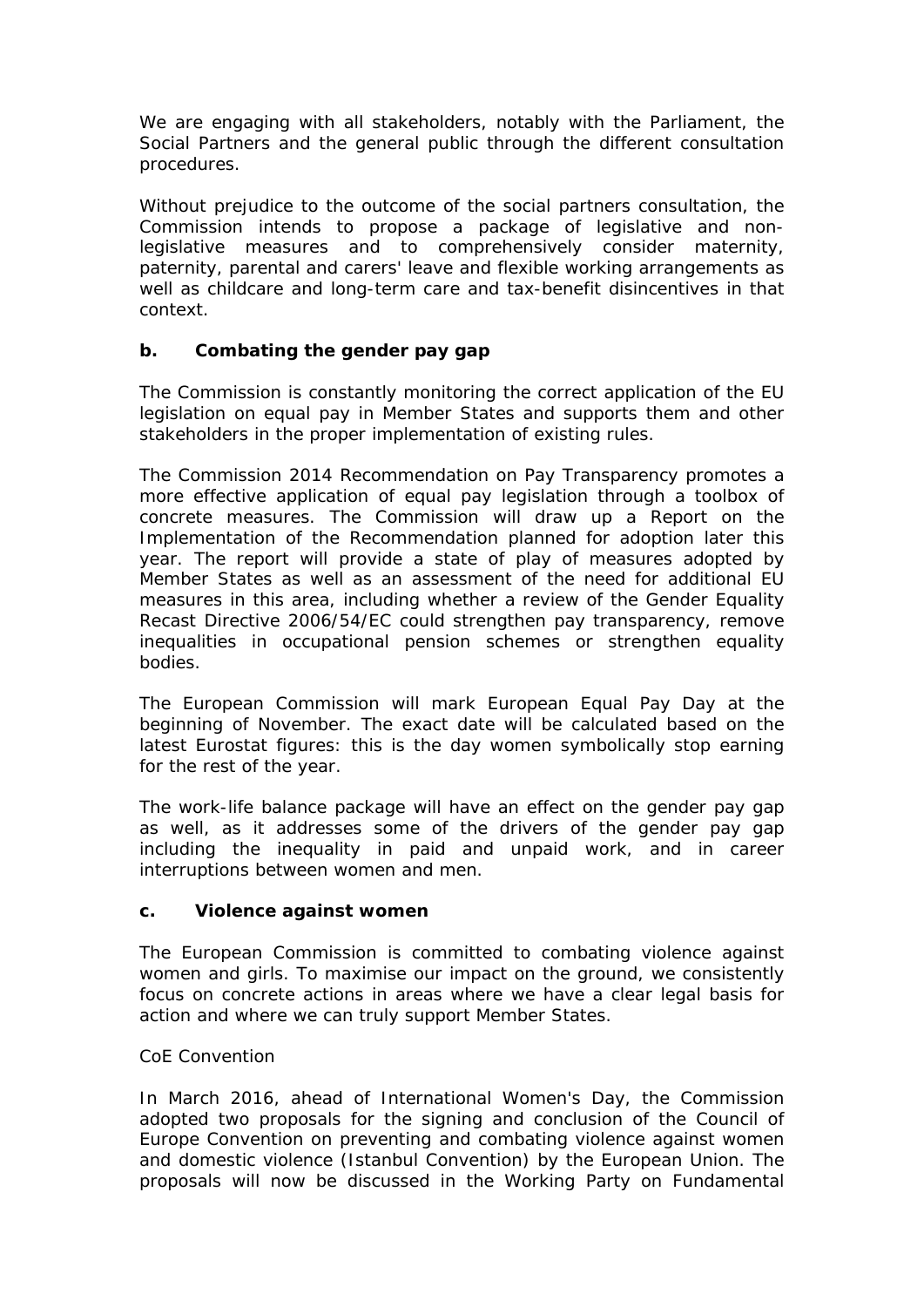Rights, Citizens Rights and Free Movement of Persons (FREMP). We encourage you to be in touch with your delegate in order to ensure that the position of gender equality ministries is conveyed in these discussions.

#### *Data*

We are continuing our work with Eurostat and the European Institute for Gender Equality to improve the availability and quality of data on genderbased violence, to be able to propose effective and evidence-based initiatives.

The European Commission intends to develop an EU-wide survey on the prevalence of gender-based violence within the European Statistical System. This means that Eurostat would develop and coordinate an EU wide survey on gender-based violence in cooperation with experts in Member States. National Statistical Institutes would then implement it with EU technical support and co-financing.

As Member States ratify the Istanbul Convention, they have to fulfil their obligations stemming from article 11 of the Istanbul Convention and develop surveys. The EU could usefully accompany and support these national efforts in a coordinated manner, to ensure comparability of the data.

Eurostat confirmed in its 2016 work programme that work on the development of the survey on gender-based violence will start in 2016.

The Working Group "Statistics on Crime and Criminal Justice", which comprises representatives of National Statistical Institutes, also welcomed and supported the idea of an EU-wide survey on gender-based violence in its last annual meeting in March 2016. The Working Group agreed to establish a Task-Force that will develop the common methodology and start its work in the second half of 2016.

## *FGM*

We are continuing our work to combat female genital mutilation. In February, the Commission published an analysis of European court cases related to FGM, in an effort to identify what has allowed states to effectively prosecute. The report analyses how different legal systems have an impact on the prosecution of female genital mutilation. It discusses novel approaches for both prosecution and prevention, showing the added-value of concepts such as due diligence, neglect of care and error of prohibition. This study is available on our website.

We have started to reflect on how to use the experiences from the Communication towards the elimination of female genital mutilation, to combat other harmful practices such as forced and child marriage or socalled "honour" crimes. To this end, we have asked the Advisory Committee to prepare an opinion on the topic; the mandate will be presented later today.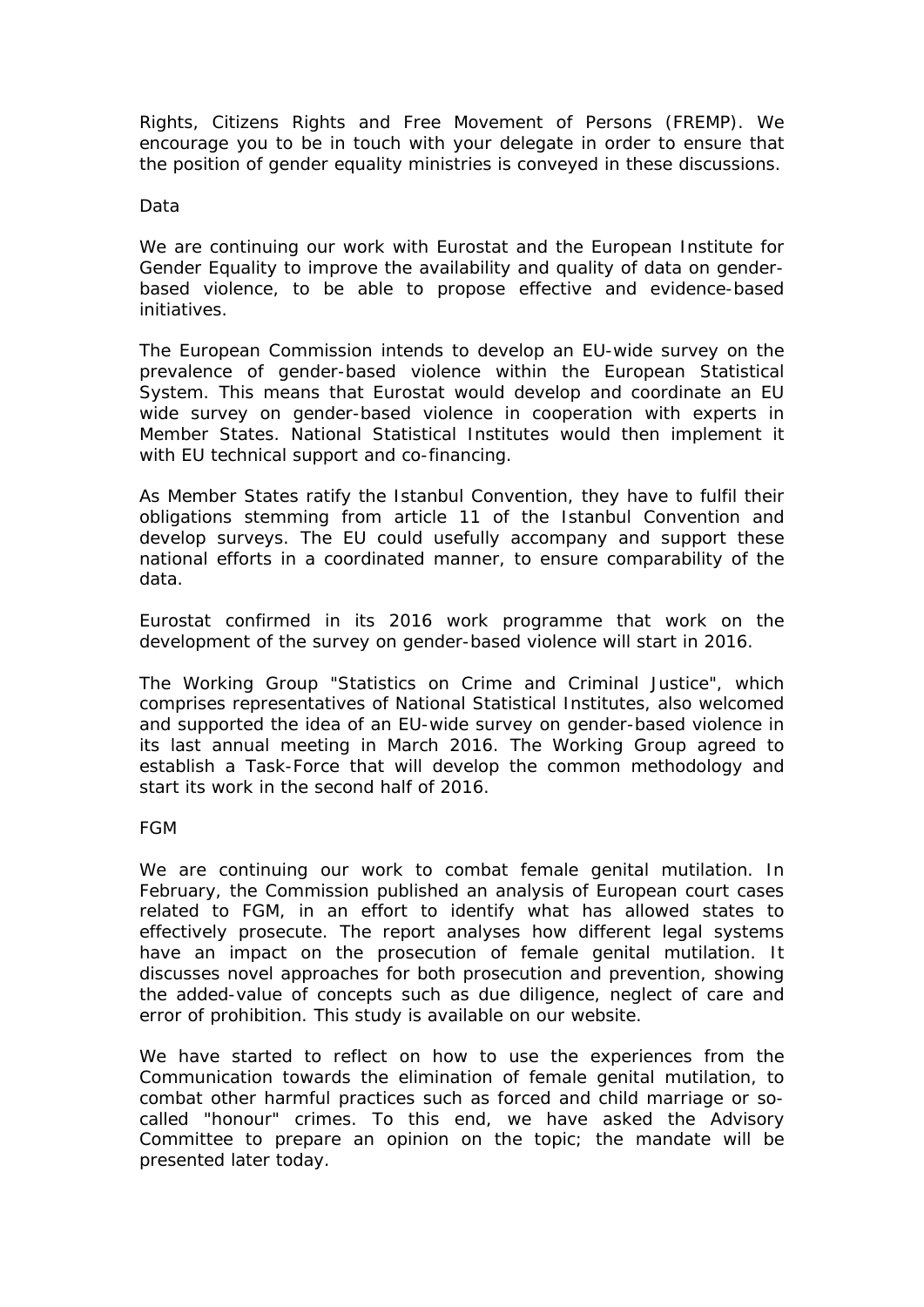## *Focused actions*

Finally, the Commission will carry out focused actions on violence against women in 2017. The Commission will in particular lead awareness-raising activities in the Member States. In this context, we are exploring the feasibility of launching a restricted call for proposals to support Member States' awareness-raising activities on violence against women in 2016, as was done in 2013. This approach will allow Member States to tailor their efforts to the particularities of their national situation and needs, with support and guidance from the EU-level.

In addition, I am pleased to announce that in this context we will be running a Eurobarometer on gender-based violence, in order to better understand European citizens' attitudes towards the phenomenon. This will help contribute towards improving and strengthening the policy response to violence against women at the European and national levels.

## **d. Gender balance in decision-making**

The proposal for a Directive on improving the gender balance among directors of companies listed on stock exchanges continues to be a priority for the European Commission as the experience proves that legislation is essential to achieve a step-change in gender balance on company boards across the EU.

I would like to recall that the most recent text of the proposed directive developed under LUX Presidency addresses the concerns of delegations and improves the legal clarity of the text. Let's make this clear: the proposal does not impose any quotas and is not a "one size fits all approach" for Member States and listed companies. It aims at progress by establishing a quantitative target and requiring that fair and transparent selection procedures are put in place for candidates for board positions. I welcome the decision of the forthcoming Maltese Presidency to prioritize the file. The Commission also invites the incoming Slovak Presidency to advance with this file.

The Strategic engagement for gender equality 2016-2019 therefore reaffirms our support for an adoption of this proposal. In addition, it announces actions in the area of a) data collection and dissemination, b) gender balance in political and public decision-making, c) decision-making in research and d) the target of 40% women in the Commission's senior and middle management.

## **e. Migration**

Europe's response has to preserve human dignity. We absolutely must ensure the rights of women and girls, and boys and men who are fleeing conflicts and wars. This is a test of our European values.

The Commission is committed to ensuring the gender perspective in the European Migration Agenda, across all its actions. This includes both short term measures, like the organisation of the hot spots and reception